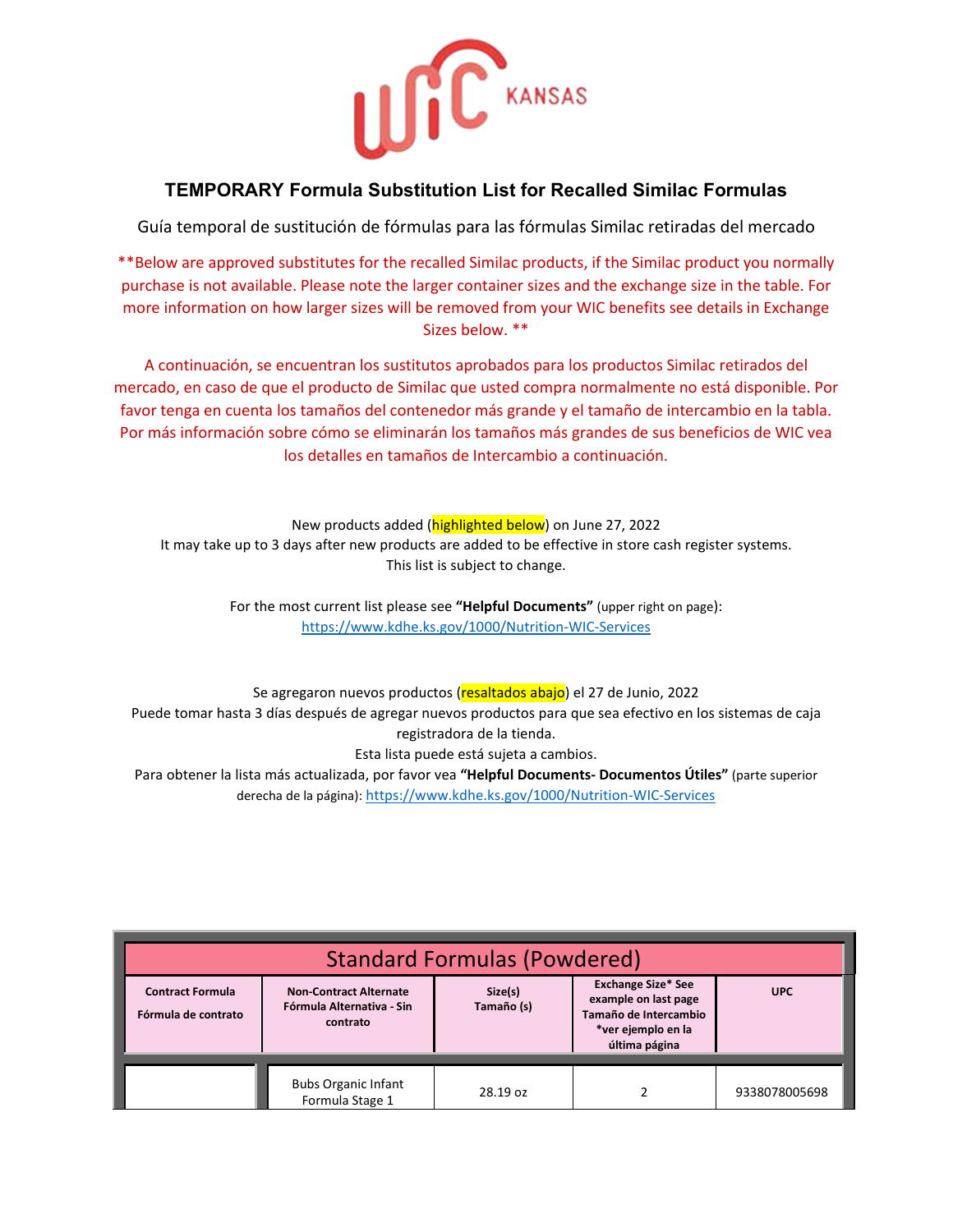| <b>Similac Advance</b>                                       | <b>Bubs Supreme Infant Stage</b>  | 28.19 oz         | $\overline{2}$ | 9338078008552 |  |
|--------------------------------------------------------------|-----------------------------------|------------------|----------------|---------------|--|
|                                                              | Comforts Advantage                | 23.2 oz          | 1.5            | 041260381171  |  |
| 12.4 oz                                                      |                                   | 35 oz            | $\overline{2}$ | 041260381218  |  |
|                                                              | Comforts Premium                  | 23.2 oz          | 1.5            | 041260014543  |  |
|                                                              | Advantage                         | 34 oz            | $\overline{2}$ | 041260015816  |  |
|                                                              | Comforts Infant                   | 35oz             | $\overline{2}$ | 041260381225  |  |
|                                                              | Earth's Best Organic Dairy        | 21 oz            | $1.5\,$        | 023923100442  |  |
|                                                              | Infant                            | 32 oz            | $\overline{2}$ | 023923100763  |  |
| <b>If Similac Advance 12.4</b><br>oz is not available, try a |                                   | 20.5 oz          | 1.5            | 300875117484  |  |
| noncontract alternate.                                       | <b>Enfamil Enspire</b>            | 27.4 oz          | $\overline{2}$ | 300875126820  |  |
|                                                              |                                   | 30 oz            | $\overline{2}$ | 300875120415  |  |
|                                                              |                                   | 12.5 oz          | $\mathbf{1}$   | 300871365421  |  |
|                                                              | Enfamil Infant                    | 21.1 oz          | 1.5            | 300875119761  |  |
| Si Similac Advance 12.4                                      |                                   | 29.4 oz          | $\overline{2}$ | 300875121276  |  |
| oz no está disponible,                                       | Enfamil Neuropro Infant           | 20.7 oz          | 1.5            | 300875121078  |  |
| pruebe una fórmula<br>alternativa sin contrato.              |                                   | 28.3 oz          | $\overline{2}$ | 300875121092  |  |
|                                                              | <b>Enfamil Premium Infant</b>     | 22.2 oz          | $1.5\,$        | 300871365605  |  |
|                                                              | Gerber Good Start A2              | 20 oz            | 1.5            | 050000378135  |  |
|                                                              | Gerber Good Start Gentle          | 12.7 oz          | 1              | 050000216673  |  |
|                                                              | Gerber Good Start                 | 20 oz            | 1.5            | 050000265879  |  |
|                                                              | GentlePro                         | 32 oz            | $\overline{2}$ | 050000472635  |  |
|                                                              | HappyBaby Organics Infant         | 21 oz            | 1.5            | 819573015652  |  |
|                                                              | Stage 1                           |                  |                |               |  |
|                                                              | HappyBaby Organic Infant          | 21 oz            | 1.5            | 819573013962  |  |
|                                                              | Milk Based                        | 21 oz            | 1.5            | 819573013955  |  |
|                                                              | Kendamil Classic First Milk       |                  |                |               |  |
|                                                              | Stage 1 PWD                       | 31.8 oz          | $\overline{2}$ | 5056000502957 |  |
|                                                              |                                   |                  |                |               |  |
|                                                              | Kendamil Organic First            |                  |                |               |  |
|                                                              | Milk Stage 1 PWD                  | 28.2 oz          | $\overline{2}$ | 5056000502926 |  |
|                                                              | Nestle Expertpro SensiPro1        | 28.2 oz          | $\overline{2}$ | 050000158140  |  |
|                                                              | <b>Nestle Expertpro SensiPro2</b> | 28.2 oz          | $\overline{2}$ | 7613039679562 |  |
|                                                              |                                   | 12.4 oz          | $\mathbf{1}$   | 078742058573  |  |
|                                                              | Parent's Choice Advantage         | 23.2 oz          | 1.5            | 078742018782  |  |
|                                                              |                                   | 36 oz            | $\overline{2}$ | 078742022468  |  |
|                                                              | <b>Parents Choice Advantage</b>   | 12.4 oz          | $\overline{1}$ | 681131045421  |  |
|                                                              | <b>Premium</b>                    |                  |                | 078742016610  |  |
|                                                              | Parent's Choice Infant            | 12.5 oz<br>35 oz | 1<br>2         | 750408173065  |  |
|                                                              |                                   | 36 oz            | $\overline{2}$ | 078742023007  |  |
|                                                              |                                   | 23.2 oz          | 1.5            | 079893000923  |  |
|                                                              | Signature Care Advantage          | 35 oz            | $\overline{2}$ | 021130791767  |  |
|                                                              | Similac 360 Total Care            | 30.8 oz          | 2              | 070074681177  |  |
|                                                              | Similac Pro Advance               | 30.8 oz          | $\overline{2}$ | 070074664385  |  |
|                                                              |                                   | 23.2 oz          | 1.5            | 036800419032  |  |
|                                                              | <b>Tippy Toes Advantage</b>       | 35 oz            | $\overline{2}$ | 036800449015  |  |
|                                                              |                                   | 22.5 oz          | 1.5            | 036800415577  |  |
|                                                              | <b>Tippy Toes Infant</b>          | 35 oz            | $\overline{2}$ | 036800039711  |  |
|                                                              |                                   | 23.2 oz          | 1.5            | 683744963482  |  |
|                                                              | Up & Up Advantage                 | 35 oz            | $\overline{2}$ | 683744963475  |  |
|                                                              | Up & Up Infant                    | 22.2 oz          | 1.5            | 683744963437  |  |
|                                                              |                                   | 35 oz            | $\overline{2}$ | 078742067230  |  |
|                                                              |                                   | 35 oz            | $\overline{2}$ | 683744963444  |  |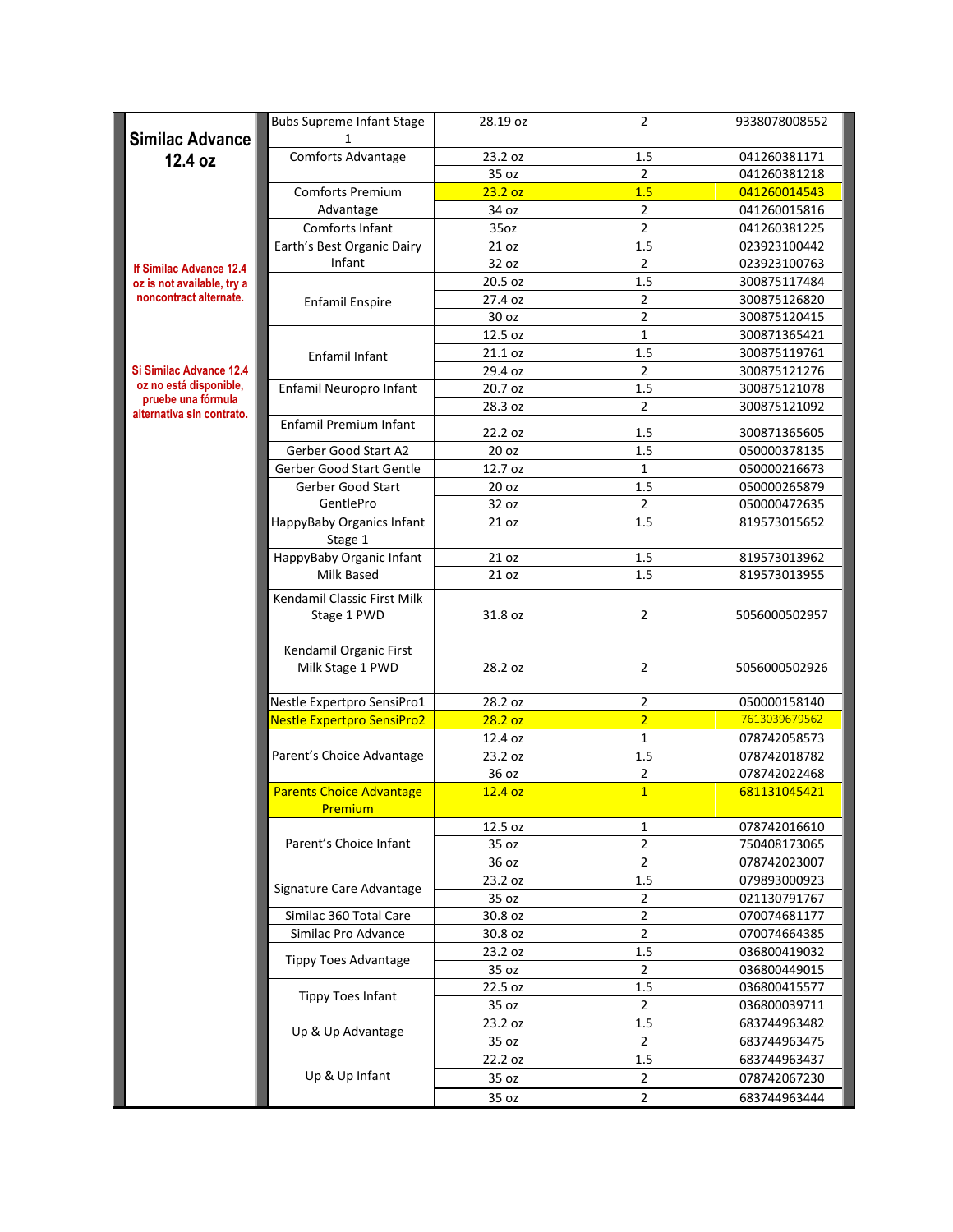|                                                                                  | <b>Comforts Sensitivity</b>                           | 22.5 oz   | 1.5            | 041260381188 |  |
|----------------------------------------------------------------------------------|-------------------------------------------------------|-----------|----------------|--------------|--|
|                                                                                  |                                                       | 33.2 oz   | 2              | 041260381232 |  |
|                                                                                  | Earth's Best Organic<br>Sensitivity                   | 23.2 oz   | 1.5            | 023923100602 |  |
| <b>Similac Sensitive</b>                                                         | Enfamil NeuroPro Sensitive                            | 19.5 oz   | 1.5            | 300875124529 |  |
| 12.5 oz                                                                          | HappyBaby Organics Infant<br>Stage 1 Sensitive        | 21 oz     | 1.5            | 819573014815 |  |
| <b>If Similac Sensitive 12.5</b>                                                 |                                                       | 12 oz     | $\mathbf{1}$   | 078742032542 |  |
| oz is not available, try a                                                       | Parent's Choice Sensitivity                           | 22.5 oz   | 1.5            | 078742067322 |  |
| non-contract alternate.                                                          |                                                       | 33.2 oz   | $\overline{2}$ | 078742032559 |  |
|                                                                                  | <b>Signature Care Sensitivity</b>                     | 22.5 oz   | 1.5            | 079893002873 |  |
| <b>Si Similac Sensitive 12.5</b><br>oz no está disponible.<br>pruebe una fórmula | Similac 360 Total Care<br>Sensitive                   | 32.0 oz   | $\overline{2}$ | 070074681238 |  |
| alternativa sin contrato.                                                        | Similac Pro-Sensitive                                 | 29.8 oz   | $\overline{2}$ | 070074664408 |  |
|                                                                                  | Similac Sensitive                                     | 22.5 oz   | $\overline{2}$ | 070074629520 |  |
|                                                                                  |                                                       | 22.5 oz   | 1.5            | 036800419049 |  |
|                                                                                  | <b>Tippy Toes Sensitivity</b>                         | 33.2 oz   | $\overline{2}$ | 036800449022 |  |
|                                                                                  | Up & Up Sensitivity                                   | 22.5 oz   | 1.5            | 683744963468 |  |
|                                                                                  |                                                       | 33.2 oz   | $\overline{2}$ | 683744963451 |  |
| <b>Similac Spit Up</b>                                                           |                                                       | 21.5 oz   | 1.5            | 681131241328 |  |
| If Similac Spit Up 12.5 oz<br>is not available, try a non-                       | Parent's Choice AR                                    | 32.2 oz   | $\overline{2}$ | 681131130776 |  |
| contract alternate                                                               | Up & Up AR                                            | 32.2 oz   | $\overline{2}$ | 683744963406 |  |
|                                                                                  | <b>Comforts Gentle</b>                                | 21.5 oz   | 1.5            | 041260381201 |  |
|                                                                                  |                                                       | 33.2 oz   | $\overline{2}$ | 041260381249 |  |
| <b>Similac Total</b><br>Comfort 12.6 oz                                          | Earth's Best Organic Gentle<br>& Easy to Digest Milk- | 21 oz     | 1.5            | 023923101074 |  |
|                                                                                  | <b>Based</b>                                          |           |                |              |  |
|                                                                                  |                                                       | 12.4 oz   | $\mathbf{1}$   | 300875123539 |  |
| <b>If Similac Total Comfort</b>                                                  | <b>Enfamil Enspire Gentlease</b>                      | 19.9 oz   | 1.5            | 300875123539 |  |
| 12.6 oz is not available,                                                        |                                                       | 19.9 oz   | 1.5            | 300875119785 |  |
| try a non-contract                                                               |                                                       | 27.7 oz   | $\overline{2}$ | 300875121252 |  |
| alternate.                                                                       | <b>Enfamil NeuroPro RTF</b>                           | 32 oz     | $\overline{2}$ | 300875121412 |  |
|                                                                                  | Enfamil NueroPro RTF 6pck                             | 48 oz     | .5             | 300875102428 |  |
|                                                                                  |                                                       | 19.5 oz   | 1.5            | 300875121191 |  |
| <b>Si Similac Total Comfort</b><br>12.6 oz no está                               | Enfamil Neuropro<br>Gentlease                         | 27.4 oz   | $\overline{2}$ | 300875121214 |  |
| disponible, pruebe una<br>fórmula alternativa sin                                |                                                       | 30.4      | <u>2</u>       | 300875121238 |  |
| contrato.                                                                        | <b>Enfamil Neuro Pro</b>                              | 31.4 oz   | $\overline{2}$ | 300875121115 |  |
|                                                                                  | Enfamil NueroPro<br>Gentlease RTF 6ct of 32oz         | 192 fl oz | $\overline{2}$ | 300875122389 |  |
|                                                                                  |                                                       | 12.4 oz   | 1              | 300875111321 |  |
|                                                                                  |                                                       | 12.4 oz   | $\mathbf{1}$   | 630013123290 |  |
|                                                                                  | <b>Enfamil Reguline</b>                               | 12.4 oz   | $\mathbf{1}$   | 670013131437 |  |
|                                                                                  |                                                       | 20.4 oz   | 1.5            | 885223743022 |  |
|                                                                                  |                                                       | 20.4 oz   | 1.5            | 670013131185 |  |
|                                                                                  |                                                       | 20.4 oz   | 1.5            | 885629094537 |  |
|                                                                                  |                                                       | 21.5 oz   | 1.5            | 300875111574 |  |
|                                                                                  | Gerber Good Start                                     | 12.4 oz   | $\mathbf{1}$   | 050000624003 |  |
|                                                                                  | SoothePro                                             | 19.4 oz   | 1.5            | 050000487226 |  |
|                                                                                  |                                                       | 30.6 oz   | $\overline{2}$ | 050000494989 |  |
|                                                                                  | Parent's Choice Comfort                               | 22.5 oz   | 1.5            | 681131350198 |  |
|                                                                                  |                                                       | 29.8 oz   | $\overline{2}$ | 681131350204 |  |
|                                                                                  |                                                       | 12 oz     | 1              | 078742012650 |  |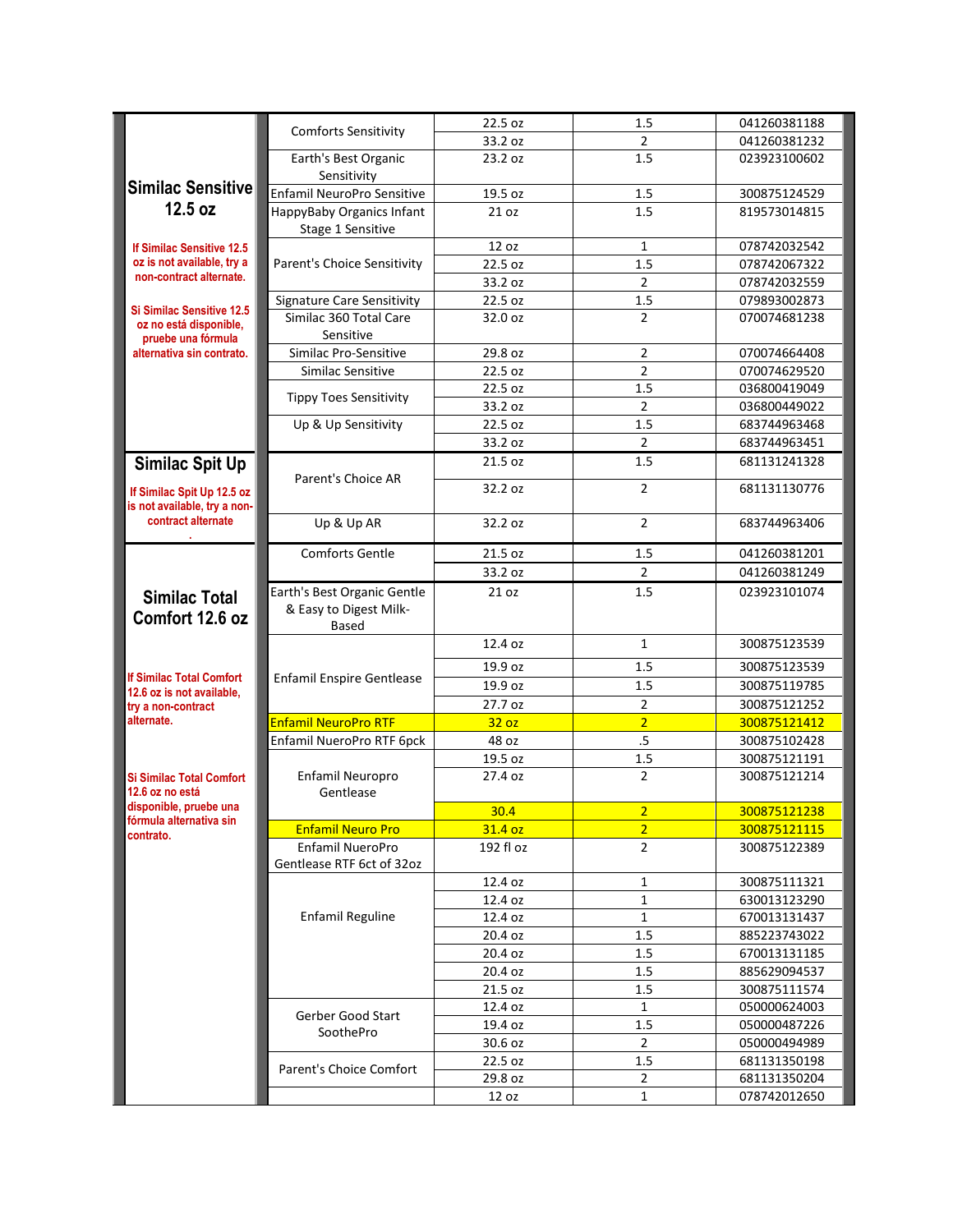|                                                                                                                          | Parent's Choice Gentle                                                 | 34 oz                                    | $\overline{2}$                                                                                                       | 078742022475 |  |
|--------------------------------------------------------------------------------------------------------------------------|------------------------------------------------------------------------|------------------------------------------|----------------------------------------------------------------------------------------------------------------------|--------------|--|
|                                                                                                                          | Signature Care Gentle                                                  | 21.5 oz                                  | 1.5                                                                                                                  | 079893002866 |  |
|                                                                                                                          | Similac Pro Total Comfort                                              | 29.8 oz                                  | $\mathbf 2$                                                                                                          | 070074669380 |  |
|                                                                                                                          | Similac Pro Total Comfort<br><b>RTF</b>                                | 192 fl oz                                | $\overline{2}$                                                                                                       | 070074682259 |  |
|                                                                                                                          | <b>Tippy Toes Gentle</b>                                               | 21.5 oz                                  | 1.5                                                                                                                  | 036800415584 |  |
|                                                                                                                          |                                                                        | 33.2 oz                                  | $\overline{2}$                                                                                                       | 036800039728 |  |
|                                                                                                                          | Up & Up Complete<br>Comfort                                            | 29.8 oz                                  | $\overline{2}$                                                                                                       | 683744964137 |  |
|                                                                                                                          | Up & Up Gentle Powder                                                  | 21.5 oz                                  | 1.5                                                                                                                  | 683744963413 |  |
|                                                                                                                          | Infant Formula                                                         | 33.2 oz                                  | $\overline{2}$                                                                                                       | 683744963420 |  |
|                                                                                                                          | Comforts Soy Infant                                                    | 1.5 <sub>oz</sub>                        | 1.5                                                                                                                  | 041260374654 |  |
| <b>Similac Soy</b>                                                                                                       | Comforts Soy Infant PWD                                                | 1.5 <sub>oz</sub>                        | 1.5                                                                                                                  | 041260011030 |  |
| Isomil-12.4oz                                                                                                            | Enfamil ProSobee Simply<br>Plant Based Soy Infant                      | 13 oz                                    | $\mathbf{1}$                                                                                                         | 300871195417 |  |
| If Similac Soy Isomil 12.4                                                                                               | Enfamil ProSobee Simply<br>Plant Based Soy Infant                      | 20.9 oz                                  | 1.5                                                                                                                  | 300871214422 |  |
| oz is not available, try a                                                                                               | Gerber Good Start Soy                                                  | 12.4 oz                                  | $\mathbf{1}$                                                                                                         | 050000137688 |  |
| non-contract alternate                                                                                                   | Infant                                                                 | 12.9 oz                                  | $\mathbf{1}$                                                                                                         | 050000035304 |  |
|                                                                                                                          |                                                                        | 24 oz                                    | 1.5                                                                                                                  | 050000675807 |  |
|                                                                                                                          | Up & Up Soy Infant                                                     | 36 oz                                    | $\overline{2}$                                                                                                       | 683744962607 |  |
|                                                                                                                          | Parent's Choice Soy                                                    | 22 oz                                    | 1.5                                                                                                                  | 078742067407 |  |
| <b>Enfamil AR</b>                                                                                                        | Enfamil AR Infant                                                      | 12.9 oz                                  | $\mathbf{1}$                                                                                                         | 300870201652 |  |
|                                                                                                                          |                                                                        | 12.9 oz                                  | $\mathbf{1}$                                                                                                         | 300870201423 |  |
| 12.9 oz                                                                                                                  |                                                                        | 19.5 oz                                  | 1.5                                                                                                                  | 300870201591 |  |
| If Enfamil 12.9 oz is not                                                                                                |                                                                        | 21.5 oz                                  | 1.5                                                                                                                  | 078742067193 |  |
| available, try a non-                                                                                                    |                                                                        | 27.4 oz                                  | $\overline{2}$                                                                                                       | 300875126424 |  |
| contract alternate                                                                                                       |                                                                        | 30.4 oz                                  | $\overline{2}$                                                                                                       | 300875100967 |  |
|                                                                                                                          |                                                                        |                                          |                                                                                                                      |              |  |
|                                                                                                                          |                                                                        | <b>Standard Formulas (Ready to Feed)</b> |                                                                                                                      |              |  |
| <b>Contract Formula</b><br><b>Non-Contract Alternate</b><br>Fórmula Alternativa - Sin<br>Fórmula de contrato<br>contrato |                                                                        | Size(s)<br>Tamaño (s)                    | <b>Exchange Size* See</b><br>example on last page<br>Tamaño de Intercambio<br>*ver ejemplo en la<br>última página    | <b>UPC</b>   |  |
| <b>Similac Advance</b>                                                                                                   | Similac 360 Total Care RTF                                             | 8 oz                                     | .25                                                                                                                  | 070074681405 |  |
| <b>RTF-32 oz</b>                                                                                                         | <b>Enfamil Infant RTF</b>                                              | 32 oz                                    | 1                                                                                                                    | 300875115602 |  |
|                                                                                                                          | Similac Advance RTF                                                    | 32 oz                                    | $\mathbf{1}$                                                                                                         | 070074681467 |  |
|                                                                                                                          | <b>Enfamil Gentlease RTF</b>                                           | 32 oz                                    | $\mathbf{1}$                                                                                                         | 300875115626 |  |
| <b>Similac Sensitive</b>                                                                                                 | Similac 360 Total Care                                                 | 8 oz                                     | .25                                                                                                                  | 070074681597 |  |
| <b>RTF-32 oz</b>                                                                                                         | Sensitive RTF                                                          | 32 oz                                    | $\overline{2}$                                                                                                       | 070074681610 |  |
|                                                                                                                          | Similac Sensitive RTF 6pk                                              | 48 oz                                    | 1.5                                                                                                                  | 070074681580 |  |
|                                                                                                                          |                                                                        |                                          |                                                                                                                      |              |  |
|                                                                                                                          |                                                                        | <b>Special Formulas</b>                  |                                                                                                                      |              |  |
| <b>Contract Formula</b><br>Fórmula de contrato                                                                           | <b>Non-Contract Alternate</b><br>Fórmula Alternativa - Sin<br>contrato | Size(s)<br>Tamaño (s)                    | <b>Exchange Size* See</b><br>example on last page<br>Tamaño de<br>Intercambio *ver<br>ejemplo en la última<br>página | <b>UPC</b>   |  |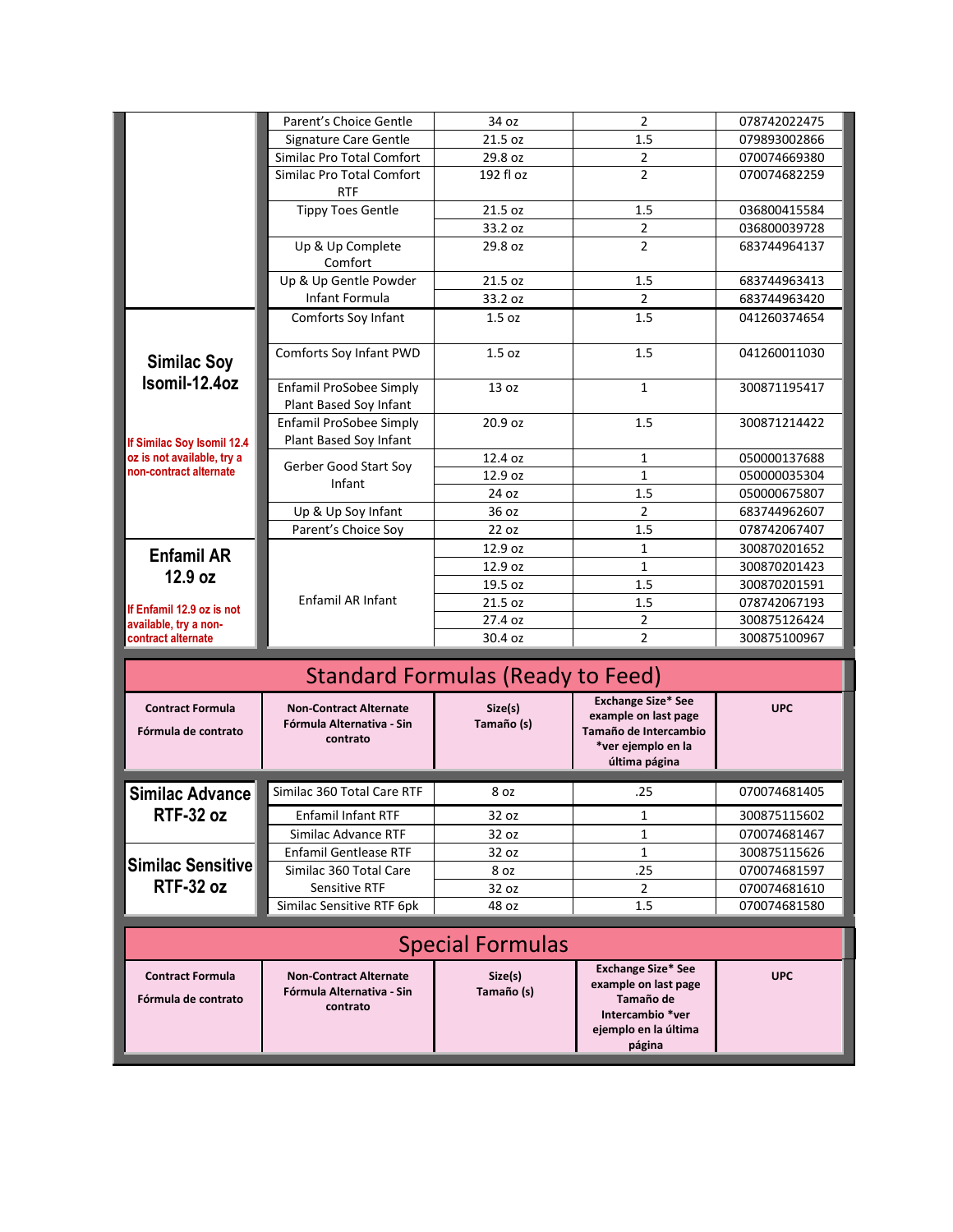| <b>Gerber Extensive</b><br><b>HA Formula with</b><br>Iron - 14.1 oz | Gerber Extensive HA<br>Formula with Iron           | 14.1 oz | 1            | 50000598526  |
|---------------------------------------------------------------------|----------------------------------------------------|---------|--------------|--------------|
| <b>Comforts</b><br>Hypoallergenic<br>Infant Formula -<br>12.6 oz    | Comforts Hypoallergenic<br>Infant Formula          | 12.6 oz | 1            | 041260385728 |
| Nutramigen PWD<br>$-12.6$ oz                                        | Nutramigen RTF                                     | 32 oz   | 0.33         | 300875115640 |
|                                                                     | Nutramigen Enflora                                 | 19.8oz  | 1.5          | 300871239456 |
|                                                                     |                                                    | 27.8oz  | 2            | 300875122228 |
| <b>Parent's Choice</b><br>Hypoallergenic<br>Infant $-$ 12.6 oz      | Parent's Choice<br>Hypoallergenic Infant           | 12.6 oz | 1            | 681131222518 |
| <b>Similac</b><br><b>Alimentum PWD-</b><br>12.1 oz                  | <b>Similac Expert Care</b><br><b>Alimentum RTF</b> | 32 oz   | 0.33         | 070074575131 |
|                                                                     | Tippy Toes Hypoallergenic<br>Infant Formula        | 12.6 oz | $\mathbf{1}$ | 036800441392 |
|                                                                     | Pregestimil                                        | 16 oz   | 1            | 300870367013 |

## **\*\*EXCHANGE SIZES:**

Please note that due to availability concerns we have added larger container sizes than what is typically WIC approved. If you are purchasing a larger container size, you will notice that your WIC benefits will appear to remove more formula than may be expected. This is due to the container size. You will still receive a similar quantity of formula.

## \*\*TAMANOS DE INTERCAMBIO:

Tenga en cuenta que, debido a problemas de disponibilidad, hemos agregado tamaños de contenedores más grandes que los que normalmente están aprobados por WIC. Si está comprando un tamaño de envase más grande, notará que sus beneficios de WIC parecerán eliminar más fórmula de lo esperado. Esto se debe al tamaño del contenedor. Usted seguirá recibiendo una cantidad similar de fórmula.

Example:

1. A participant has 7 cans of Similac Advance (12.4 oz cans) on their benefit balance.

2. They purchase 2 cans of the Parent's Choice Advantage (23.2 oz cans).

3. How many cans of Similac Advance will be remaining after the substitute formula has been purchased? 4 CANS

| <b>Formula</b><br><b>Issued (on</b><br>eWIC card) | Formula<br><b>Balance (on</b><br>eWIC card) | <b>Substitute</b><br>Formula<br>Purchased         | # Cans<br>Purchased | <b>Exchange Size</b><br>for Substitute<br>Formula | <b>Total # Cans</b><br><b>Taken Off eWIC</b><br><b>Card Balance</b> | Remaining<br><b>Similac</b><br><b>Advance</b><br><b>Balance</b> |
|---------------------------------------------------|---------------------------------------------|---------------------------------------------------|---------------------|---------------------------------------------------|---------------------------------------------------------------------|-----------------------------------------------------------------|
| Similac<br>Advance 12.4<br>oz cans                | 7 cans                                      | Parent's<br>Choice<br>Advantage<br>$23.2$ oz cans | 2                   | 1.5                                               | 3                                                                   | 4                                                               |